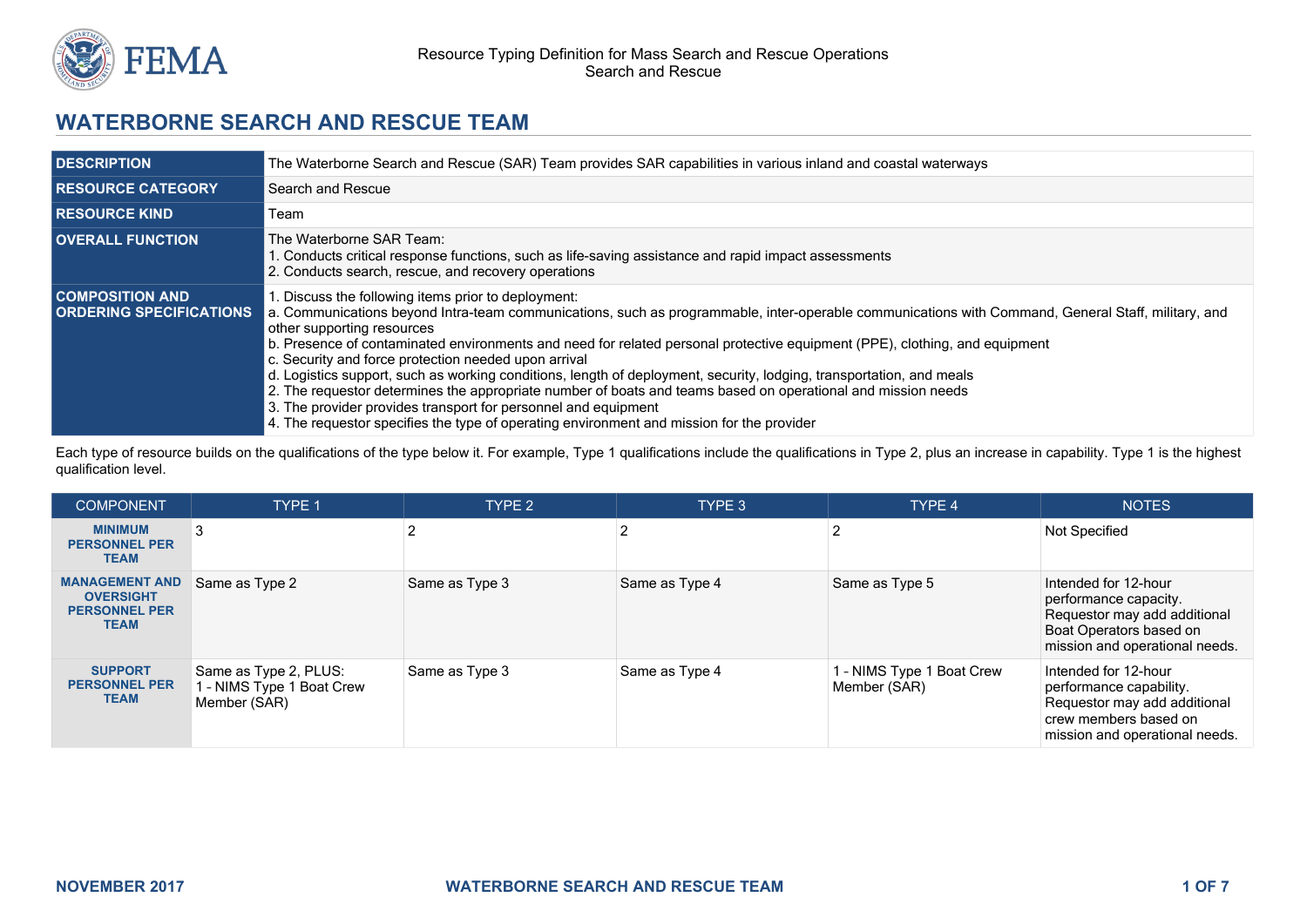

| <b>COMPONENT</b>                                                                                             | TYPE 1                                                                                                      | TYPE <sub>2</sub>                                                                                    | TYPE 3                                                      | TYPE 4                                                      | <b>NOTES</b>                                                                                                                                                                                                                                                                                                                                                                                                                                                                                                                                                                                                                                                                                                             |
|--------------------------------------------------------------------------------------------------------------|-------------------------------------------------------------------------------------------------------------|------------------------------------------------------------------------------------------------------|-------------------------------------------------------------|-------------------------------------------------------------|--------------------------------------------------------------------------------------------------------------------------------------------------------------------------------------------------------------------------------------------------------------------------------------------------------------------------------------------------------------------------------------------------------------------------------------------------------------------------------------------------------------------------------------------------------------------------------------------------------------------------------------------------------------------------------------------------------------------------|
| <b>OPERATIONS</b><br><b>EQUIPMENT PER</b><br><b>TEAM</b>                                                     | 1 - Boat<br>Greater than 30 feet long,<br>capable of operating in seas up<br>to 8 feet and 40 knots of wind | 1 - Boat<br>20 to 30 feet long, capable of<br>operating in seas up to 4 feet<br>and 30 knots of wind | 1 - Boat<br>For operations in water of 18<br>inches or more | 1 - Boat<br>For operations in water of 18<br>inches or less | 1. Requestor may add additional<br>boats and crew to the team<br>based on mission and<br>operational needs.<br>2. Boats must have ventilation<br>systems in accordance with US<br>Coast Guard (USCG)33 Code of<br><b>Federal Regulations (CFR)</b><br>Parts 175 and 183 and USCG<br>46 CFR Part 25.<br>3. Boats must have a Backfire<br>Flame Arrestor in accordance<br>with USCG 46 CFR Parts 25<br>and 58.<br>4. Boats must have a "Discharge<br>of Oil Prohibited" placard and a<br>system or items to prevent oil or<br>oily waste from discharging into<br>any waters in accordance with<br>USCG 33 CFR Parts 151 and<br>155.<br>5. Boats must carry safety<br>equipment in compliance with<br>federal regulations. |
| <b>ILLUMINATION AND</b><br><b>WARNING</b><br><b>EQUIPMENT PER</b><br><b>BOAT</b>                             | Same as Type 2                                                                                              | Same as Type 3                                                                                       | Same as Type 4                                              | Same as Type 5                                              | Boats must have navigation<br>lights and sound producing<br>devices in accordance with<br>USCG 33 CFR Part 183.                                                                                                                                                                                                                                                                                                                                                                                                                                                                                                                                                                                                          |
| <b>TOWING EQUIPMENT</b><br><b>PER BOAT</b>                                                                   | 300 feet of towline<br>4 - Side lines<br>4 - Fenders<br>2 - Shackles<br>1 - Heaving line                    | 200 feet of towline<br>4 - Side lines<br>4 - Fenders<br>2 - Shackles<br>1 - Heaving line             | 100 feet of towline<br>2 - Side lines<br>2 - Fenders        | Same as Type 5                                              | The AHJ determines appropriate<br>mooring and towing lines to fit<br>boats' capabilities                                                                                                                                                                                                                                                                                                                                                                                                                                                                                                                                                                                                                                 |
| <b>PERSONAL</b><br><b>PROTECTIVE</b><br><b>EQUIPMENT (PPE)</b><br><b>EQUIPMENT PER</b><br><b>TEAM MEMBER</b> | Same as Type 2                                                                                              | Same as Type 3                                                                                       | Same as Type 4                                              | Same as Type 5                                              | 1. Equip boats with personal<br>flotation devices (PFD) in<br>accordance with USCG 33 CFR<br>Part 175<br>2. Recommend equipping boats<br>with anti-exposure coveralls or<br>dry suits when operating in<br>temperatures less than 60<br>degrees Fahrenheit                                                                                                                                                                                                                                                                                                                                                                                                                                                               |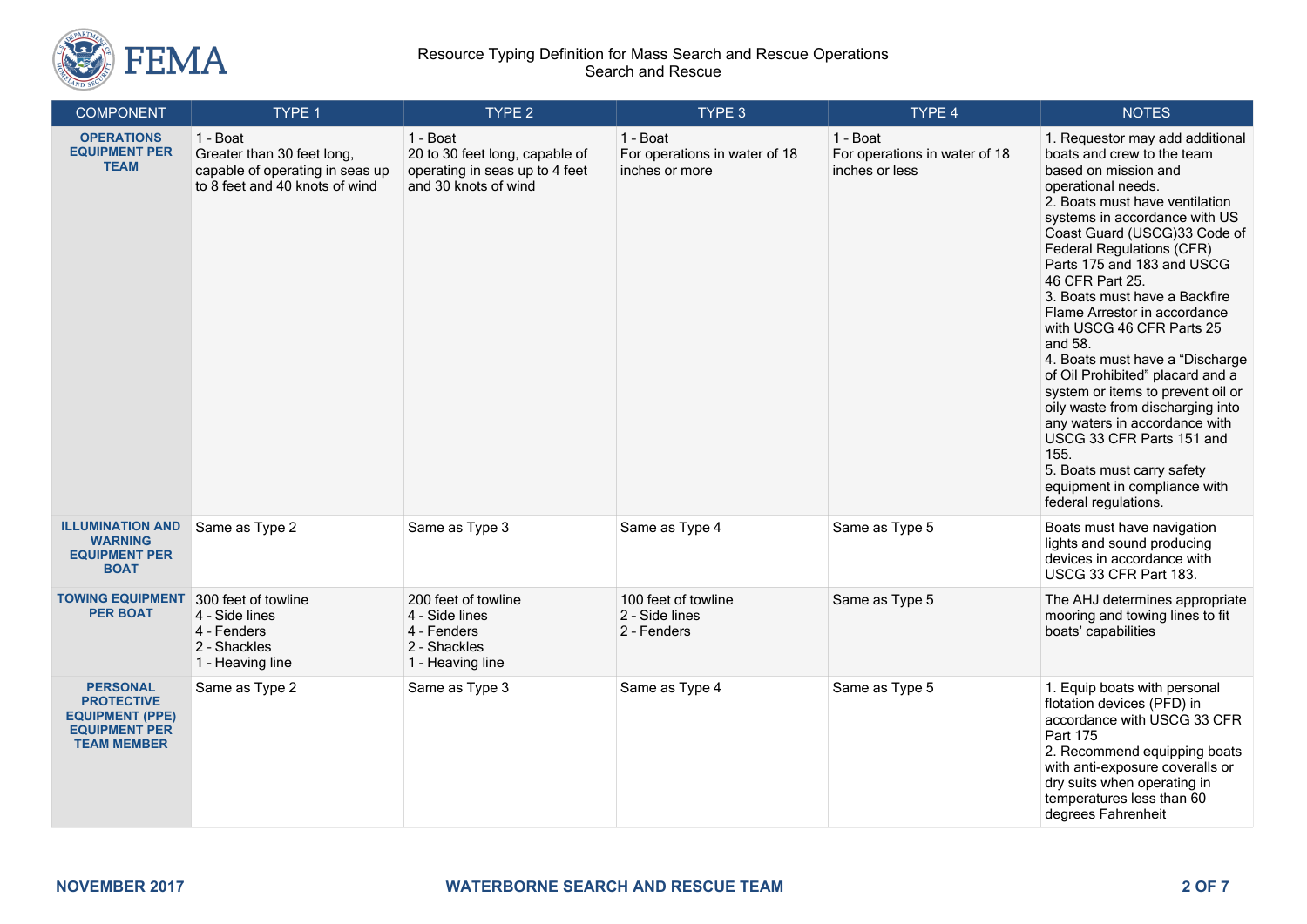

| <b>COMPONENT</b>                                                                                   | <b>TYPE 1</b>  | TYPE 2         | TYPE 3         | TYPE 4                                      | <b>NOTES</b>                                                                                                                                                                                                                                                                                                                                                                                              |
|----------------------------------------------------------------------------------------------------|----------------|----------------|----------------|---------------------------------------------|-----------------------------------------------------------------------------------------------------------------------------------------------------------------------------------------------------------------------------------------------------------------------------------------------------------------------------------------------------------------------------------------------------------|
| <b>SAFETY EQUIPMENT</b><br><b>PER BOAT</b>                                                         | Not Specified  | Not Specified  | Not Specified  | Not Specified                               | 1. Equip boats with visual<br>distress signals in accordance<br>with USCG 33 CFR Part 175.01<br>2. Equip boats with fire<br>extinguishers in accordance with<br>USCG 46 CFR Part 25<br>3. Boats must carry safety<br>equipment in accordance with all<br>applicable federal laws and<br>regulations, and any other<br>applicable state, local, tribal, and<br>territorial laws, rules, and<br>regulations |
| <b>NAVIGATION</b><br><b>EQUIPMENT PER</b><br><b>BOAT</b>                                           | Same as Type 2 | Same as Type 3 | Same as Type 4 | 1 - Global Positioning System<br>(GPS) Unit | Recommend equipping boats<br>with proper charts and maps,<br>depending on the nature,<br>purpose, and geographic<br>locations of the response.                                                                                                                                                                                                                                                            |
| <b>COMMUNICATIONS</b><br><b>EQUIPMENT PER</b><br><b>BOAT</b>                                       | Same as Type 2 | Same as Type 3 | Same as Type 4 | Same as Type 5                              | Radios should have the<br>capability to provide<br>interoperable communication<br>between dispatch center or<br>command personnel, aviation<br>support, and other operational<br>units assigned to the same<br>mission.                                                                                                                                                                                   |
| <b>ELECTRONIC</b><br><b>WATERWAY</b><br><b>SURVEILLANCE</b><br><b>EQUIPMENT PER</b><br><b>BOAT</b> | 1 - Radar unit | Not Specified  | Not Specified  | Not Specified                               | Not Specified                                                                                                                                                                                                                                                                                                                                                                                             |
| <b>FIRST AID</b><br><b>EQUIPMENT PER</b><br><b>BOAT</b>                                            | Same as Type 2 | Same as Type 3 | Same as Type 4 | Same as Type 5                              | Not Specified                                                                                                                                                                                                                                                                                                                                                                                             |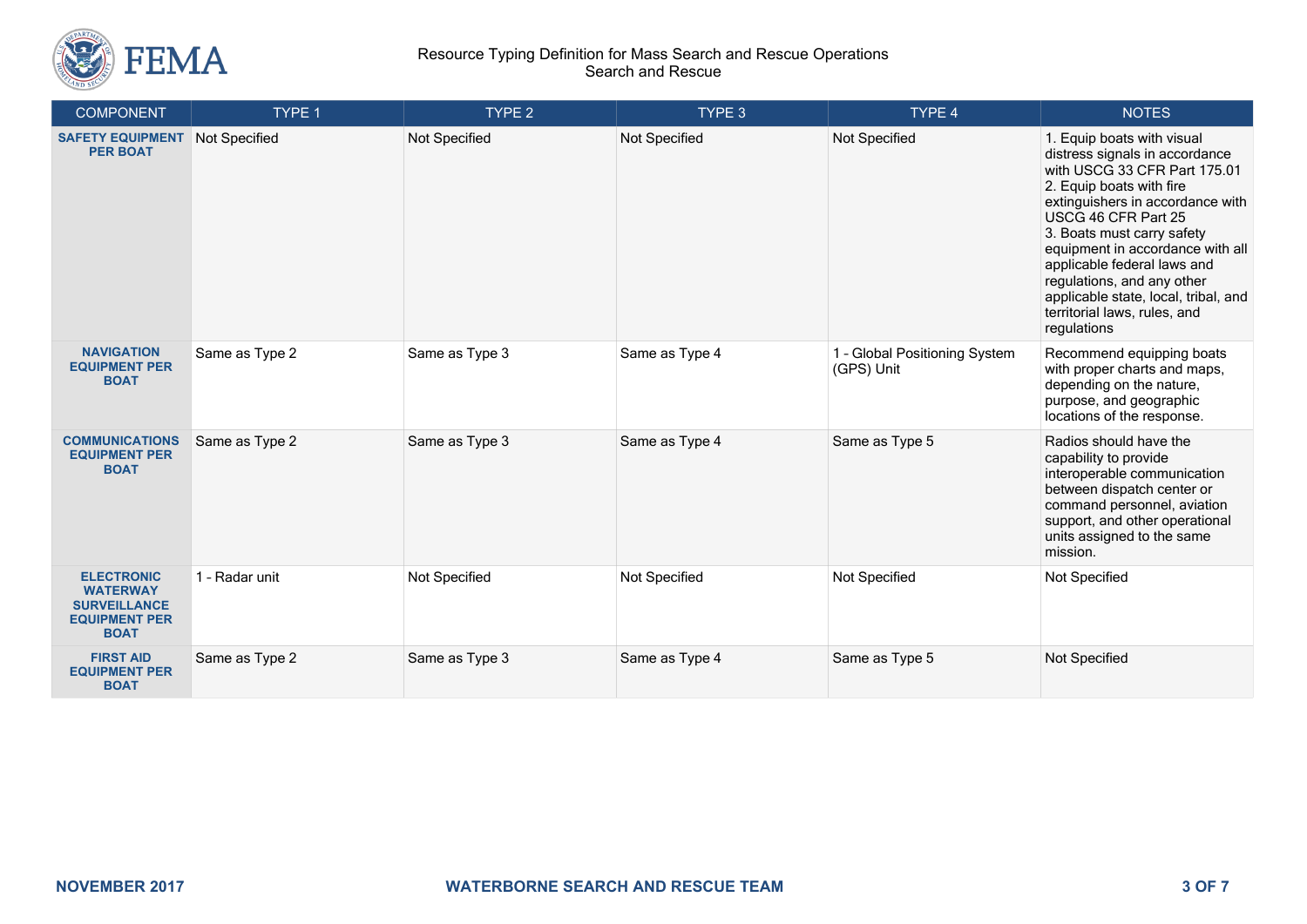

| <b>COMPONENT</b>                                                                 | <b>TYPE 5</b>                                                                                         | <b>NOTES</b>                                                                                                                                                                                                                                                                                                                                                                                                                                                                                                                                                                                                                                                                                                             |
|----------------------------------------------------------------------------------|-------------------------------------------------------------------------------------------------------|--------------------------------------------------------------------------------------------------------------------------------------------------------------------------------------------------------------------------------------------------------------------------------------------------------------------------------------------------------------------------------------------------------------------------------------------------------------------------------------------------------------------------------------------------------------------------------------------------------------------------------------------------------------------------------------------------------------------------|
| <b>MINIMUM</b><br><b>PERSONNEL PER</b><br><b>TEAM</b>                            | 1                                                                                                     | Not Specified                                                                                                                                                                                                                                                                                                                                                                                                                                                                                                                                                                                                                                                                                                            |
| <b>MANAGEMENT AND</b><br><b>OVERSIGHT</b><br><b>PERSONNEL PER</b><br><b>TEAM</b> | 1 - National Incident<br>Management System (NIMS)<br>Type 1 Boat Operator (SAR)                       | Intended for 12-hour<br>performance capacity.<br>Requestor may add additional<br>Boat Operators based on<br>mission and operational needs.                                                                                                                                                                                                                                                                                                                                                                                                                                                                                                                                                                               |
| <b>SUPPORT</b><br><b>PERSONNEL PER</b><br><b>TEAM</b>                            | Not Specified                                                                                         | Intended for 12-hour<br>performance capability.<br>Requestor may add additional<br>crew members based on<br>mission and operational needs.                                                                                                                                                                                                                                                                                                                                                                                                                                                                                                                                                                               |
| <b>OPERATIONS</b><br><b>EQUIPMENT PER</b><br><b>TEAM</b>                         | 1 - Boat<br>For operations in special<br>conditions, such as air boat,<br>hovercraft, and swamp buggy | 1. Requestor may add additional<br>boats and crew to the team<br>based on mission and<br>operational needs.<br>2. Boats must have ventilation<br>systems in accordance with US<br>Coast Guard (USCG)33 Code of<br><b>Federal Regulations (CFR)</b><br>Parts 175 and 183 and USCG<br>46 CFR Part 25.<br>3. Boats must have a Backfire<br>Flame Arrestor in accordance<br>with USCG 46 CFR Parts 25<br>and 58.<br>4. Boats must have a "Discharge<br>of Oil Prohibited" placard and a<br>system or items to prevent oil or<br>oily waste from discharging into<br>any waters in accordance with<br>USCG 33 CFR Parts 151 and<br>155.<br>5. Boats must carry safety<br>equipment in compliance with<br>federal regulations. |
| <b>ILLUMINATION AND</b><br><b>WARNING</b><br><b>EQUIPMENT PER</b><br><b>BOAT</b> | 1 - Flashlight<br>1 - Sound producing device                                                          | Boats must have navigation<br>lights and sound producing<br>devices in accordance with<br>USCG 33 CFR Part 183.                                                                                                                                                                                                                                                                                                                                                                                                                                                                                                                                                                                                          |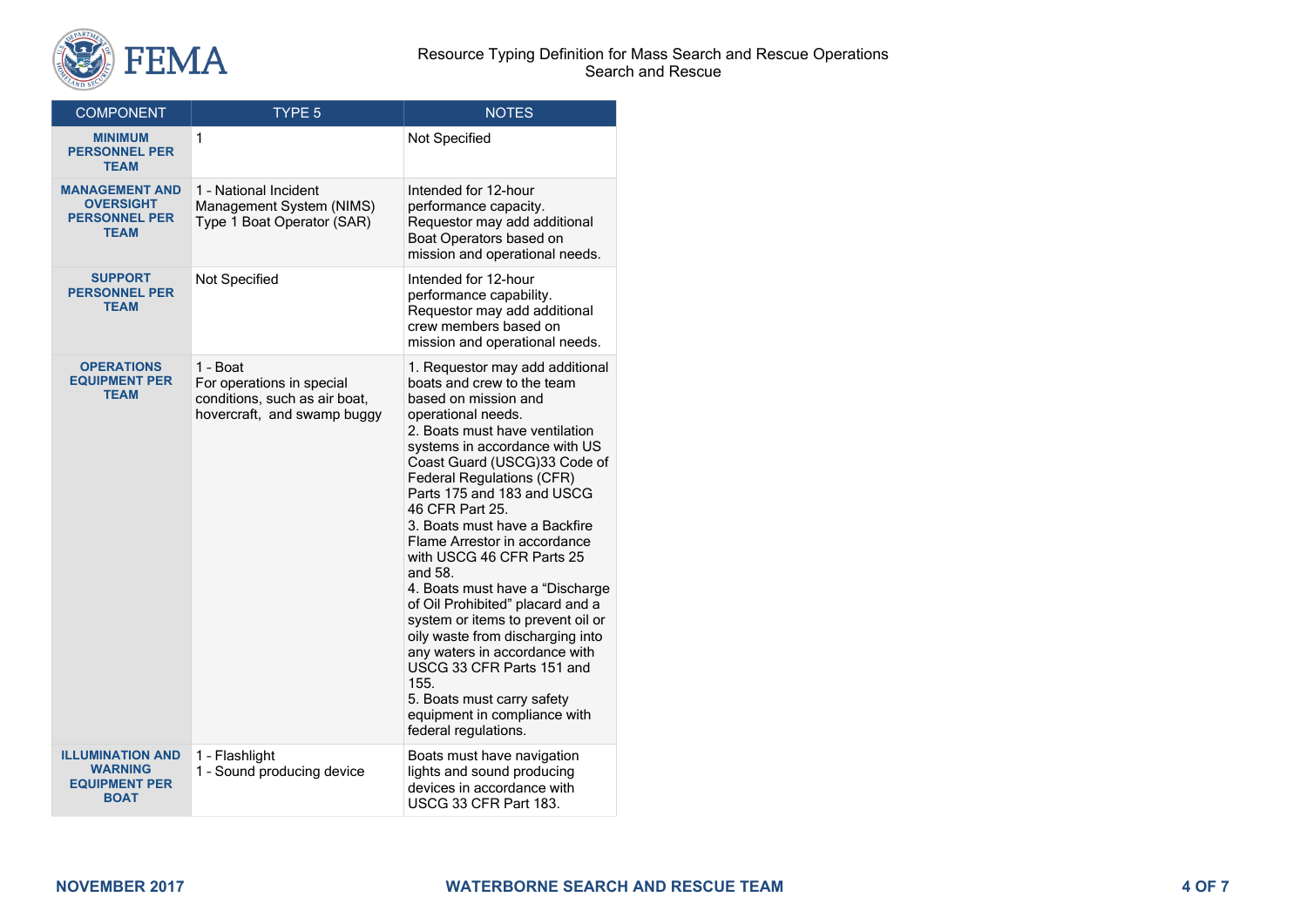

| <b>COMPONENT</b>                                                                                             | TYPE <sub>5</sub>                                                                                 | <b>NOTES</b>                                                                                                                                                                                                                                                                                                                                                                                              |  |
|--------------------------------------------------------------------------------------------------------------|---------------------------------------------------------------------------------------------------|-----------------------------------------------------------------------------------------------------------------------------------------------------------------------------------------------------------------------------------------------------------------------------------------------------------------------------------------------------------------------------------------------------------|--|
| <b>TOWING EQUIPMENT</b><br><b>PER BOAT</b>                                                                   | <b>Authority Having Jurisdiction</b><br>(AHJ)-determined towline<br>2 - Side lines<br>2 - Fenders | The AHJ determines appropriate<br>mooring and towing lines to fit<br>boats' capabilities                                                                                                                                                                                                                                                                                                                  |  |
| <b>PERSONAL</b><br><b>PROTECTIVE</b><br><b>EQUIPMENT (PPE)</b><br><b>EQUIPMENT PER</b><br><b>TEAM MEMBER</b> | <b>Personal Floatation Devices</b><br>(PFD)                                                       | 1. Equip boats with personal<br>flotation devices (PFD) in<br>accordance with USCG 33 CFR<br>Part 175<br>2. Recommend equipping boats<br>with anti-exposure coveralls or<br>dry suits when operating in<br>temperatures less than 60<br>degrees Fahrenheit                                                                                                                                                |  |
| <b>SAFETY EQUIPMENT</b><br><b>PER BOAT</b>                                                                   | <b>Not Specified</b>                                                                              | 1. Equip boats with visual<br>distress signals in accordance<br>with USCG 33 CFR Part 175.01<br>2. Equip boats with fire<br>extinguishers in accordance with<br>USCG 46 CFR Part 25<br>3. Boats must carry safety<br>equipment in accordance with all<br>applicable federal laws and<br>regulations, and any other<br>applicable state, local, tribal, and<br>territorial laws, rules, and<br>regulations |  |
| <b>NAVIGATION</b><br><b>EQUIPMENT PER</b><br><b>BOAT</b>                                                     | Not Specified                                                                                     | Recommend equipping boats<br>with proper charts and maps,<br>depending on the nature,<br>purpose, and geographic<br>locations of the response.                                                                                                                                                                                                                                                            |  |
| <b>COMMUNICATIONS</b><br><b>EQUIPMENT PER</b><br><b>BOAT</b>                                                 | 1 - Very High Frequency (VHF)-<br>FM marine radio (portable or<br>installed)                      | Radios should have the<br>capability to provide<br>interoperable communication<br>between dispatch center or<br>command personnel, aviation<br>support, and other operational<br>units assigned to the same<br>mission.                                                                                                                                                                                   |  |
| <b>ELECTRONIC</b><br><b>WATERWAY</b><br><b>SURVEILLANCE</b><br><b>EQUIPMENT PER</b><br><b>BOAT</b>           | Not Specified                                                                                     | Not Specified                                                                                                                                                                                                                                                                                                                                                                                             |  |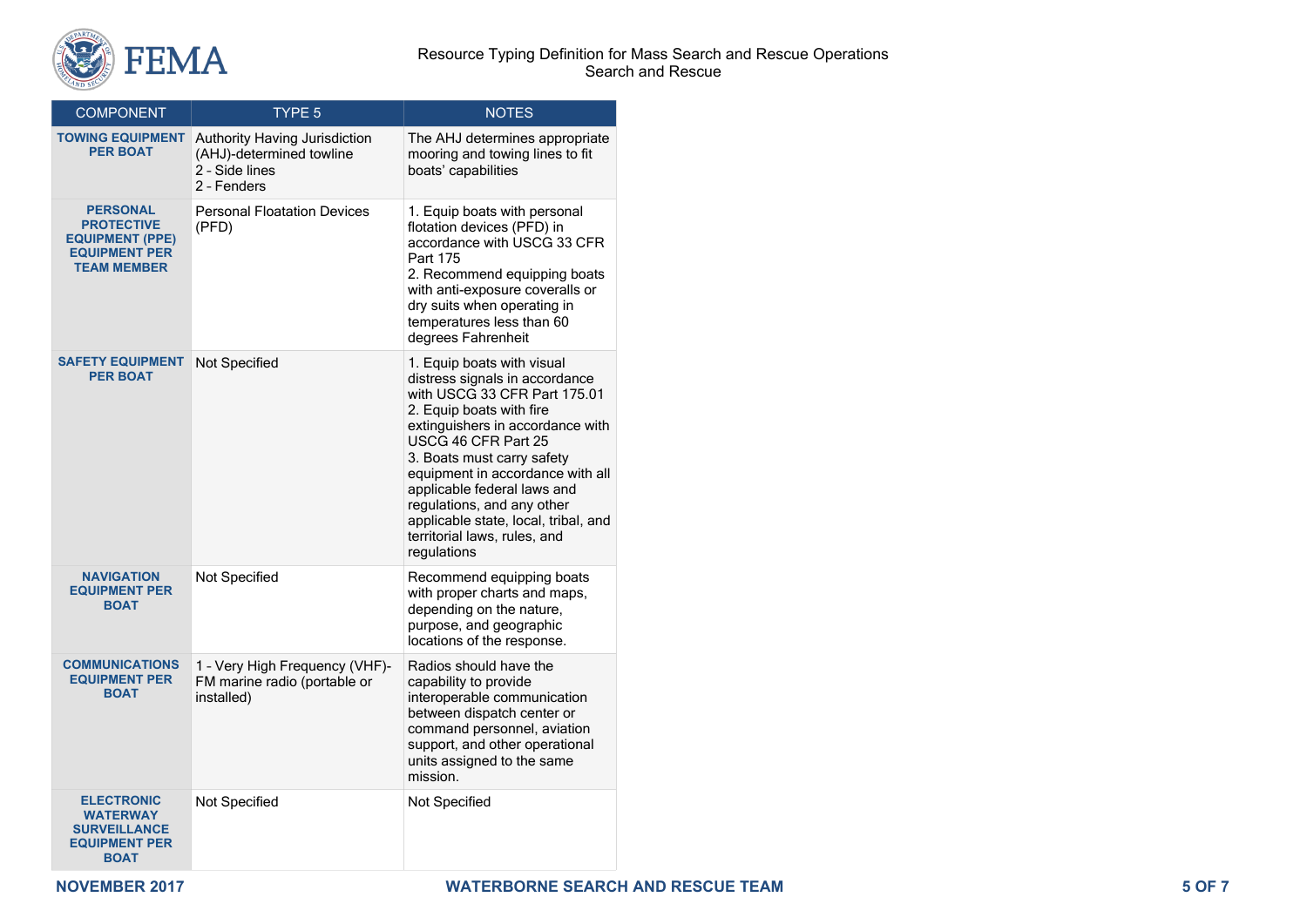

| <b>COMPONENT</b>                                        | TYPE 5              | <b>NOTES</b>  |
|---------------------------------------------------------|---------------------|---------------|
| <b>FIRST AID</b><br><b>EQUIPMENT PER</b><br><b>BOAT</b> | Basic first aid kit | Not Specified |